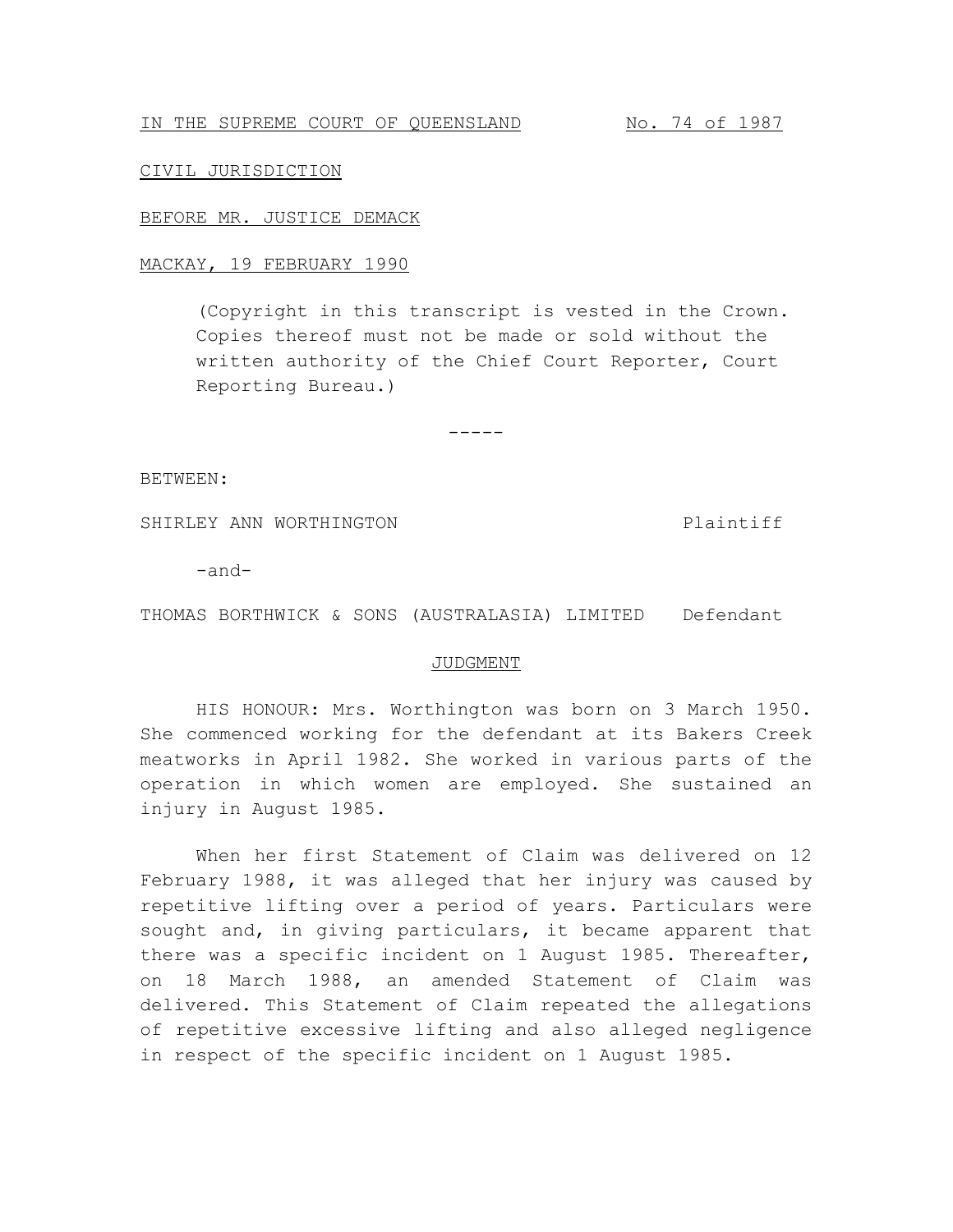A good deal of the evidence given at the trial related to the repetitive lifting which Mrs. Worthington was required to do. In the light of her evidence about the specific incident on 1 August 1985 and the medical evidence, which finds a direct connection between that incident and the injury she clearly sustained, it is not necessary to spend a great deal of time referring to the detailed evidence about repetitive lifting.

The specific incident on 1 August 1985 occurred when she was working in what may be described as the repacking team in the cryovac section of the meatworks. Very briefly, after the meat is removed from the bone it is packed by a team of women into cartons. Each such carton contains cuts of the same kind. Some of this meat is then sent to the cryovac section. There the cartons are unpacked by a male employee. They are taken by women and placed in the cryovac machine. Thereafter they proceed by a conveyor belt through what is called a shrinker and then come on to another conveyor belt. They are taken from this conveyor belt by a team of four women and repacked into cartons.

On the day in question the team of four women packed 757 cartons of meat for the Japanese trade. According to Mrs Worthington, whose evidence I accept, this generally represented about 80 per cent of the work that was done in the day because some meat was packed by the cryovac method for the domestic trade. This meant that in a 6-hour day the four women handled something of the order of 950 cartons.

The cartons were of differing weights, depending on the cut of meat in the carton. However, from material supplied by the defendant it appears that the cartons weighed something between an average of 15 to 27 kgs. The number of pieces of meat in each carton also varied, depending on the cut. Consequently; the weight of the individual pieces of meat being placed in the carton varied. However, as best as I can understand the evidence, it would seem that some of these pieces of meat weighed between 10 and 12 kgs.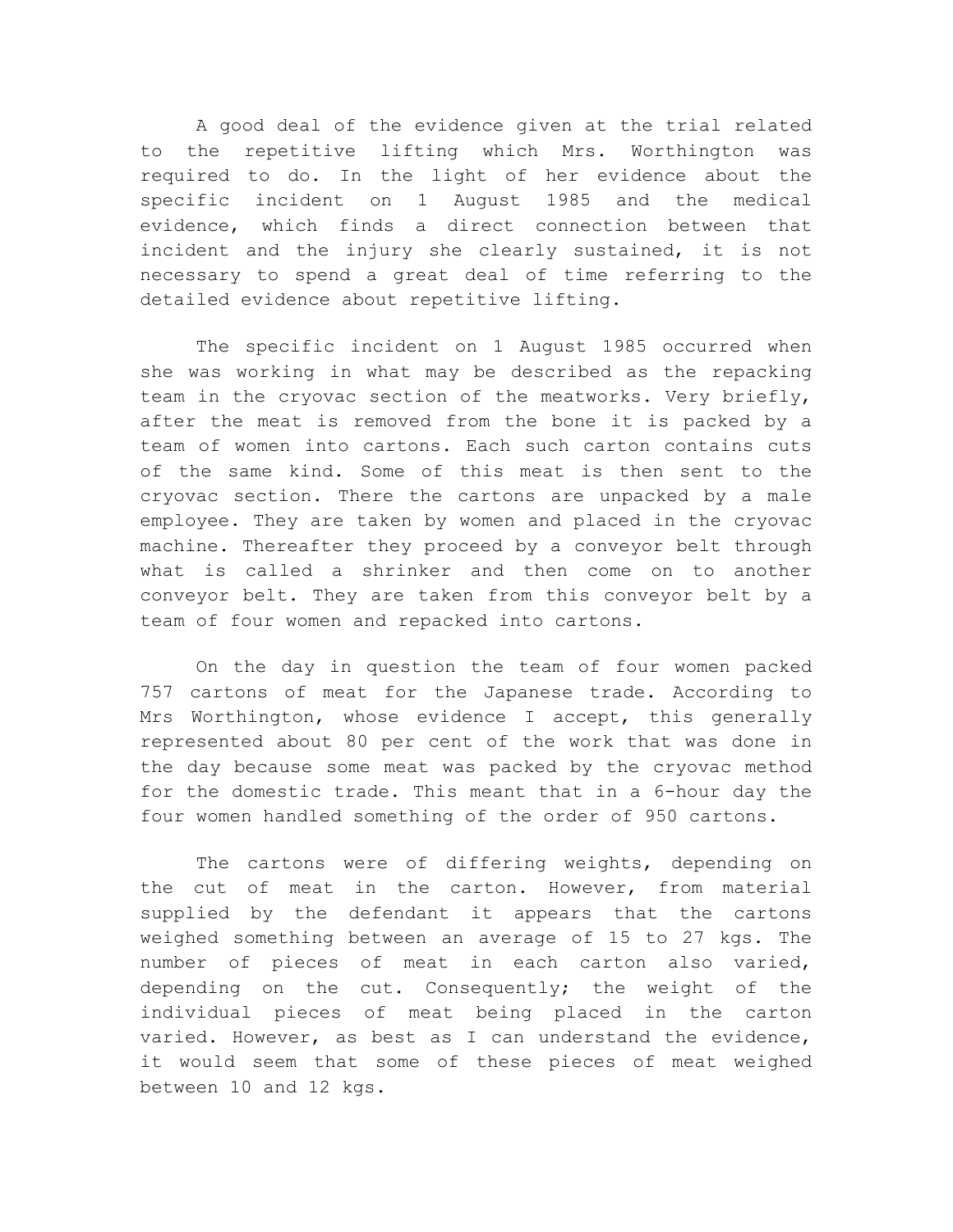The work station where the repacking occurred consisted of a conveyor belt that brought the meat to the station and a packing area below that conveyor belt, and in front of it. The packing area consisted of rollers in a fixed frame. Behind those rollers and underneath the conveyor belt was another set of rollers onto which the packed cartons were pushed and then taken to another part of the works.

The plaintiff and her witnesses say that the meat did not always come through the cryovac area to the repacking section in an orderly way. This meant that there would be occasions when it was not possible to pack a carton fully because a different set of cuts was beginning to arrive. When that happened the women had adopted the practice of putting part filled cartons on what is called a dead rail immediately behind where they were working.

Their method of lifting the carton around onto the dead rail and then finally retrieve it and put it back so that it could be placed on the conveyor rollers and taken away involved lifting along the axis of the carton.

I am satisfied that some time on 1 August 1985 Mrs. Worthington lifted a fully packed carton from the dead rail, swung it round to place it on the rollers where she had been working, and as she did this, she felt a sharp pain in her lower back. I am satisfied that the lifting and twisting motion involved in this action, coupled with the fact that she was lifting along the axis of the loaded carton, produced the necessary trauma to her spine to cause disc damage.

It seems to me to be quite clear in the light of all the evidence that the system that was in operation at that time was a system which exposed the plaintiff to unnecessary risk of injury to her lower back. It was suggested to her that the dead rail was not to be used for the purpose that the women used it. However, Mr. Kahler said that it did not serve any obvious function in the overall layout of the plant other than as a place to leave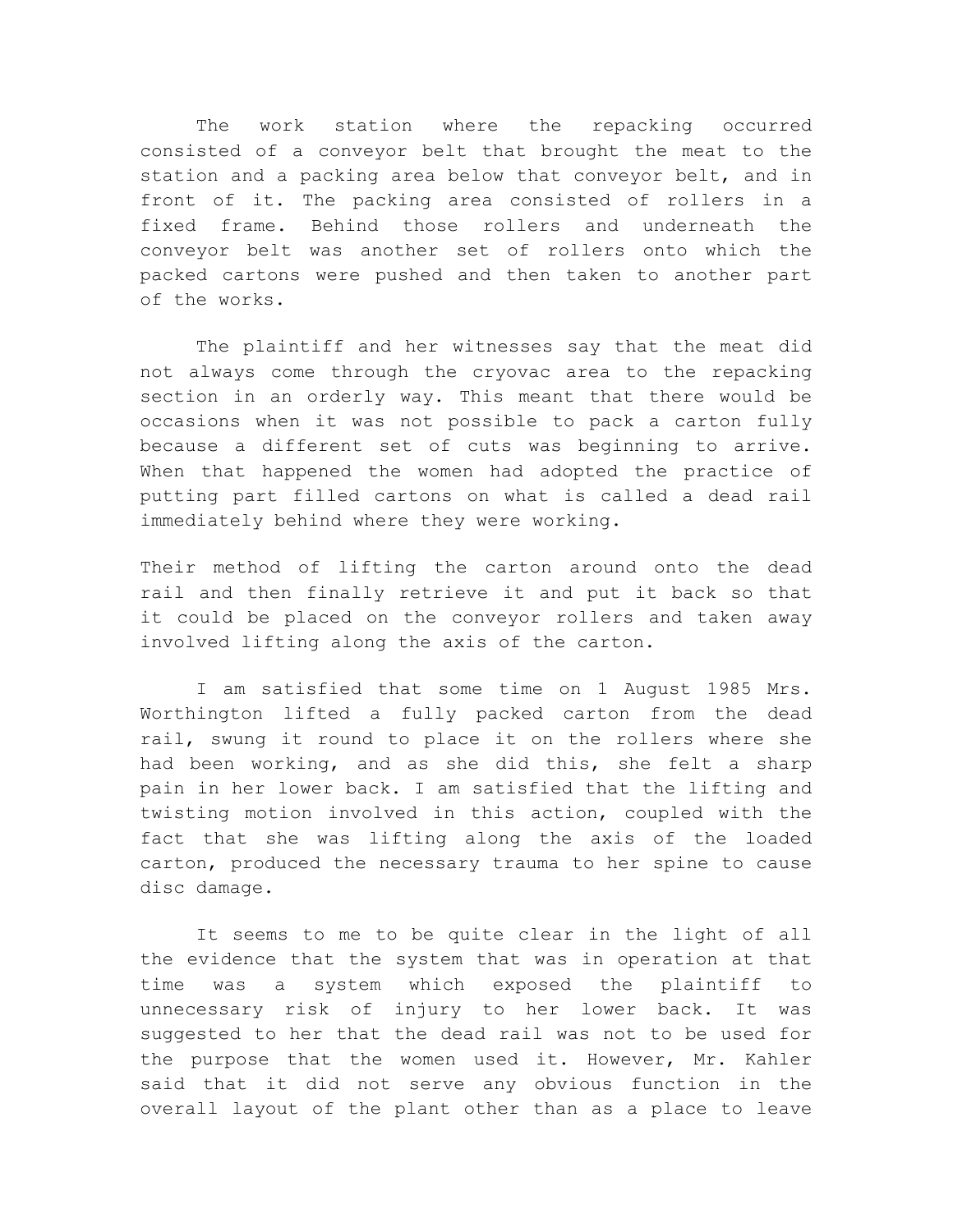partly filled cartons. In these circumstance the situation is that the employer provided a facility which might easily be used as in fact it was used, and offered no clear instruction that this was not to be done. The practice of placing the cartons there had been going or for some time and was unchecked by the defendant. It was, therefore, an inherently dangerous system which was effectively unsupervised.

It is really beside the point that the defendant had net had any other employee suffer this particular injury. At the time, the risk of injury to backs through repetitive lifting and particularly through lifting that involved twisting was well known. The weights of the cartons were well in excess of those which by law may be lifted by a woman constantly at the work place.

An alternative system was clearly available which involved simply a better control of the way in which the various cuts of meat proceeded through the cryovac section and reached the women at the repacking point.

I am satisfied therefore that the defendant did not have in place a system of work that discharged its obligations to the plaintiff. Rather it exposed her to a significant risk of serious injury and failed to offer proper instruction in the way in which she was to carry out her work. In the circumstances then I find the defendant guilty of negligence, which caused injury to the plaintiff.

The defendant has pleaded contributory negligence. The emphasis in the defendant's case has changed during the course of the trial. As the pleadings stood at the beginning, the allegation was that the plaintiff was doing something she had been told she could not do. It appeared from remarks made by the defendants' Manager, Mr. Steen, that in the course of preparation for trial it was discovered that this contention could not be sustained. Clearly, the unsafe practice had been going on for some time and had not been altered. Consequently, the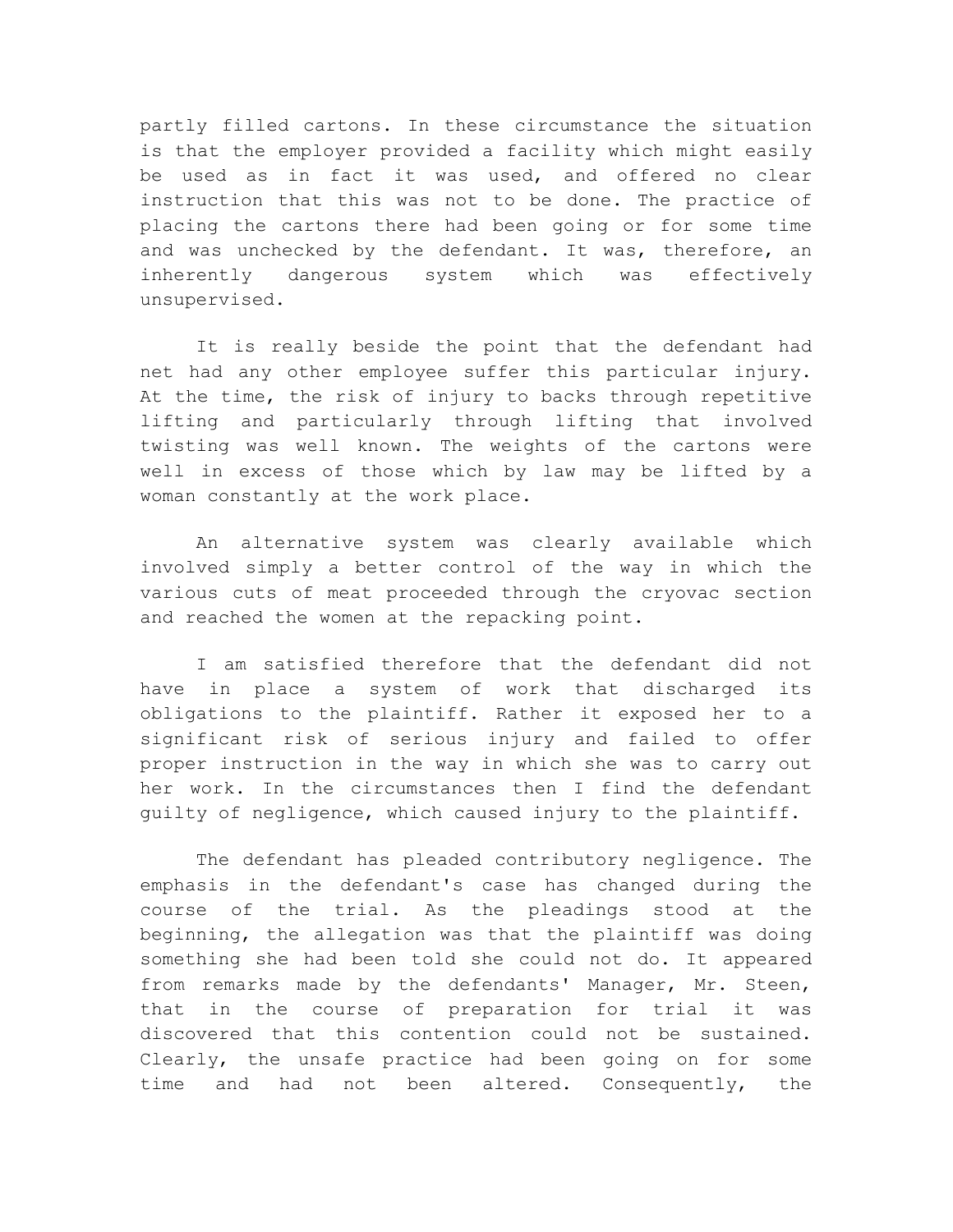allegations of contributory negligence originally made cannot be sustained.

It was then alleged that there was in place a system of control of the conveyor belt so if the plaintiff, or any of her fellow employees, was in the situation where it was necessary to control the flow of meat in this packing station, they had only to operate a switch and stop the conveyor belt. Mrs Worthington said she was never told anything by any employee of the defendant about such a possibility. She said the union delegate had told her that the conveyor belt was not to be turned off except in something akin to an emergency. She admitted that it was turned off from time to time but did not believe that it was permitted to stop the conveyor belt in the kind of routine situation that she was faced with. It seems to me that there is simply no evidence that any responsible officer of the defendant informed any of the defendant's employees that they could stop the conveyor belt at their own initiative simply if the work got too much for them.

The only evidence is that some advice was given by the union delegate and it would seem to me that that is hardly a way for the defendant, to discharge its obligations to the plaintiff. I am satisfied that Mrs Worthington was a very hard-working employee of the defendant, that she worked within a system which required considerable speed and dexterity, that she worked quite tirelessly, and did all she could to discharge her obligations towards the defendant. I am satisfied that given the system of work to which the defendant exposed her, she took as much care for her own safety as she reasonably could. I am satisfied that no contributory negligence has been proved.

After the pain Mrs Worthington continued working that day and indeed attended for work the following day. She then saw a doctor and was off work for three weeks. She was complaining of pain in the right upper lumbar spine, as the doctor then noted, and of right leg pain. She was treated with analgesics and rest. She returned to work after 23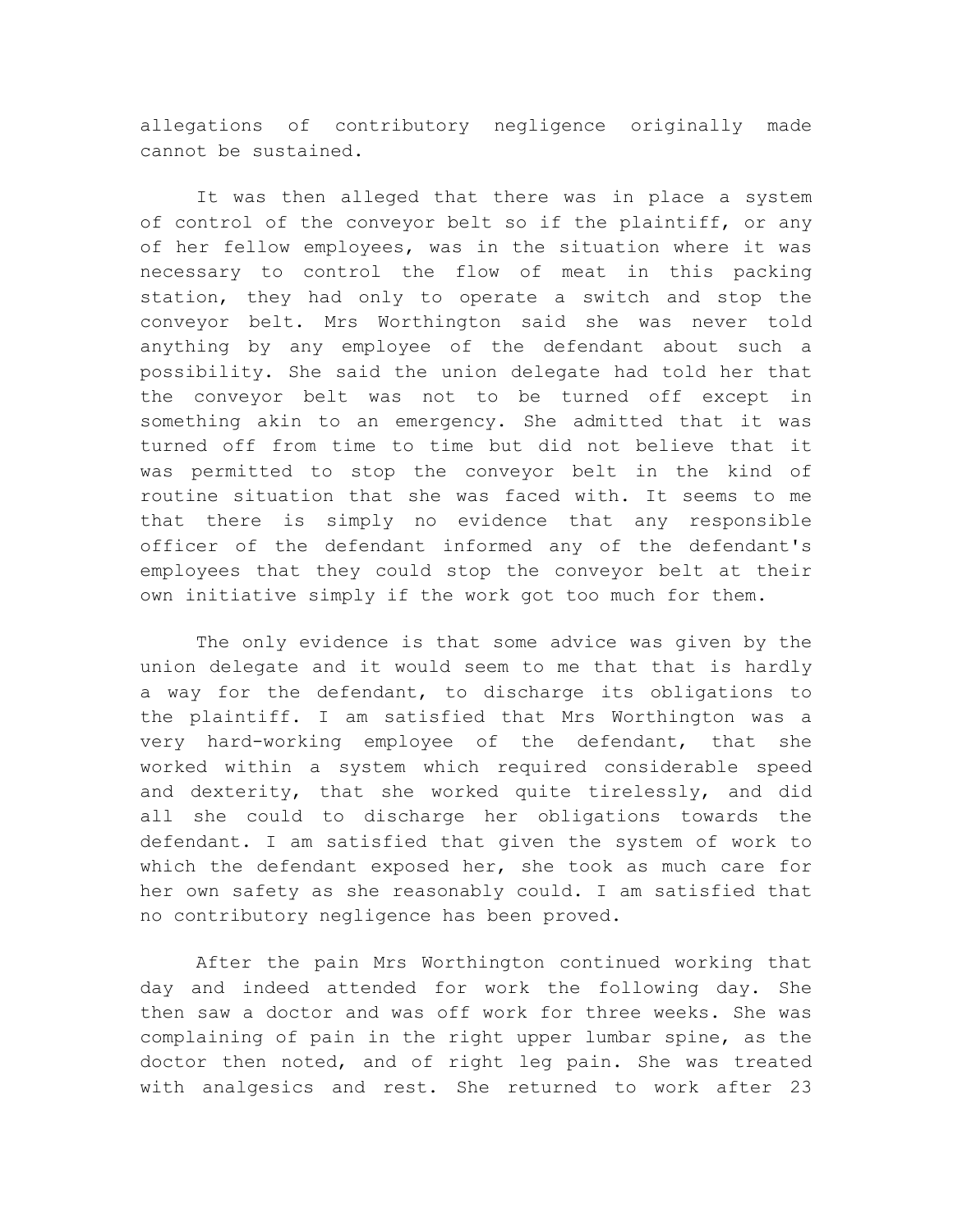August 1985. The doctor's report suggests that she was free from pain, but she says herself that she was in pain daily at work until Christmas.

I accept her evidence on this.

At this point in her life she had substantial financial obligations to meet, along with those accepted by her second husband, and I am satisfied that those economic pressures caused her to work in spite of the pain she was suffering.

The meatworks closed for the Christmas break of about two weeks. She then returned to work in January 1986 and stayed at work until April 1986. She then had three months away from work for an operation unrelated to her injury. She returned to work in June but was able to keep working only for one week. She then left work. She was at that time in constant pain in her lower back.

On 30 October 1986 she was visiting a relative and went to open a gate. As she bent forward, her back, as it were, caught and she suffered extreme pain. She was immediately admitted as an in-patient to the Mater Hospital. She came under the care of Dr. Alan Cook. A CAT scan was performed on 3 November 1986. This showed normal discs at L1/2, L2/3 and L3/4, with generalised bulging, as well as a small posterior disc protrusion at L4/5. At L5/S1, there was a posterior herniation of the disc. There was no bony spinal canal stenosis, and no significant degenerative change of the apophyseal joints. At that time, the right sacro-iliac joint was injected with Deponedril and local anaesthetic. The injection relieved the pain radiating down the right leg. A lumbo-sacral brace was advised and fitted. Mrs. Worthington was mobilised and went home on 9 November 1986. Exercise was recommended and she was instructed to lose weight. She did both of these things, but the back problems continued. She was then placed on physiotherapy and given a T.E.N.S. machine. No improvement followed and on 31 March 1987 she was admitted to hospital for bone grafts. She was in hospital until 11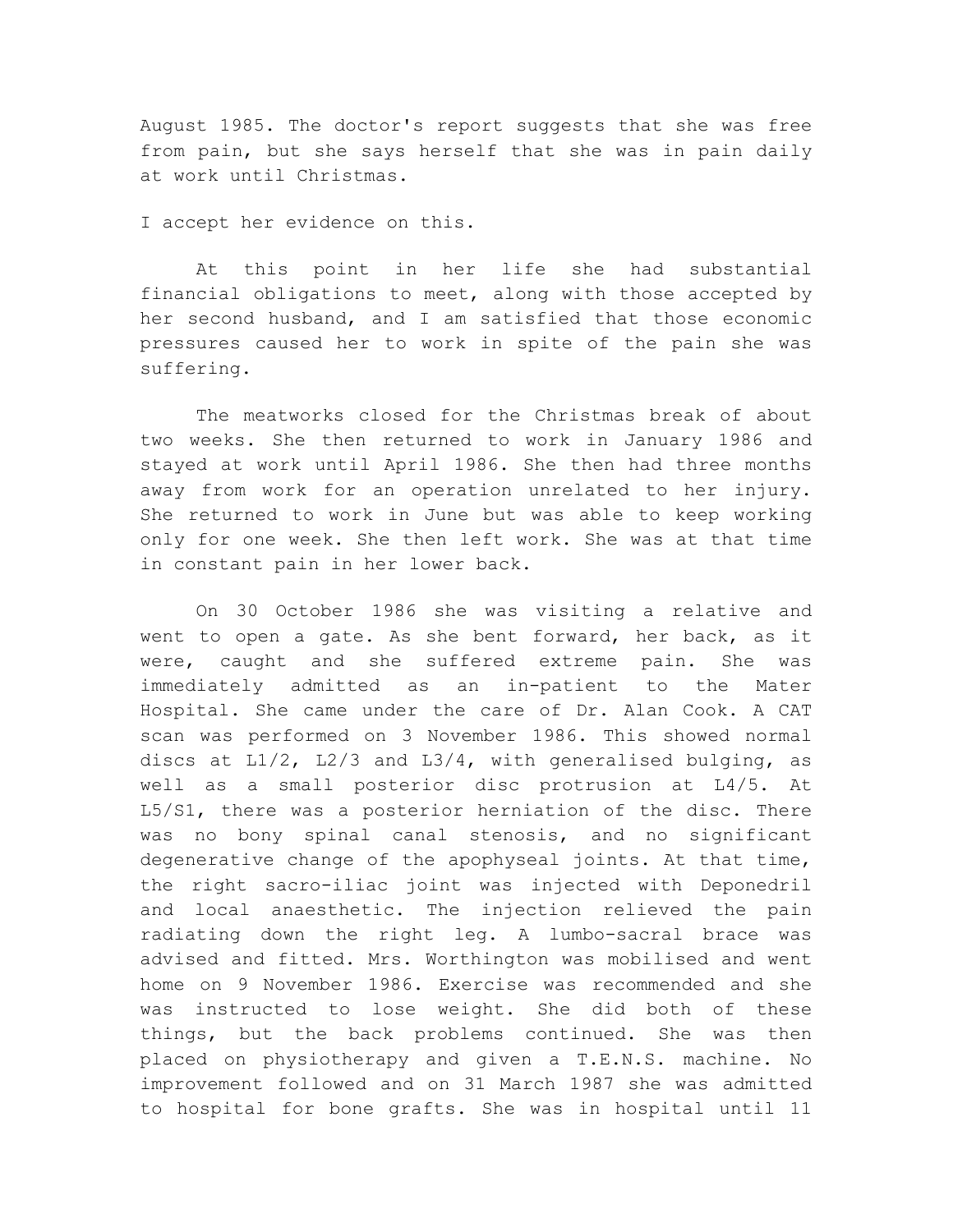April 1987. She returned home, but suffered a collapse and was re-admitted and it was found that the wound was seriously infected with Staphyloccus.

After that infection was treated, she showed some improvement but then there was further deterioration. She was admitted to hospital on 17 August 1987 when the wound was re-opened and the sinuses were cleaned out. Subsequently there was an abscess at the site of the wound which was lanced. After the effects of these surgical misadventures passed she noticed she was suffering from a sharp pain on the left side. Further surgery was recommended and Mrs Worthington decided she would like that done in Brisbane because she was apprehensive about the repetition of infection.

Further surgery was performed by Dr. Robert Cook. He extended the bone grafts and removed two discs. Unfortunately, she suffered more infection after that operation. After that period in hospital from 4 July to 19 July 1988, she returned to Mackay. In May 1989 the right graft was revised which involved another period in hospital from 9 May to 29 May.

Mrs Worthington still has constant sharp pain in her right leg and hip. Dr Cook recommends that there be further surgery to fuse the right sacroiliac joint. This will mean that once that surgery is completed and the bone grafts have stabilised, the fourth and fifth lumbra vertebrae will be fused to each other and to the sacrum. The sacrum will also be partly fused to the ilium.

Assuming that all this bone stabilises, it will mean that for the bottom four inches or so of her spine she will have absolutely no movement. It would seem to me more likely than not that she will still have pain in that area from the adhesions and from scar tissue. She certainly should be pain-free so far as the pain that is caused by movement of the joints is concerned. As I understand Dr Cook it is hoped that the radiating pain down the leg will cease. Mrs Worthington, as I understand it, accepts Dr.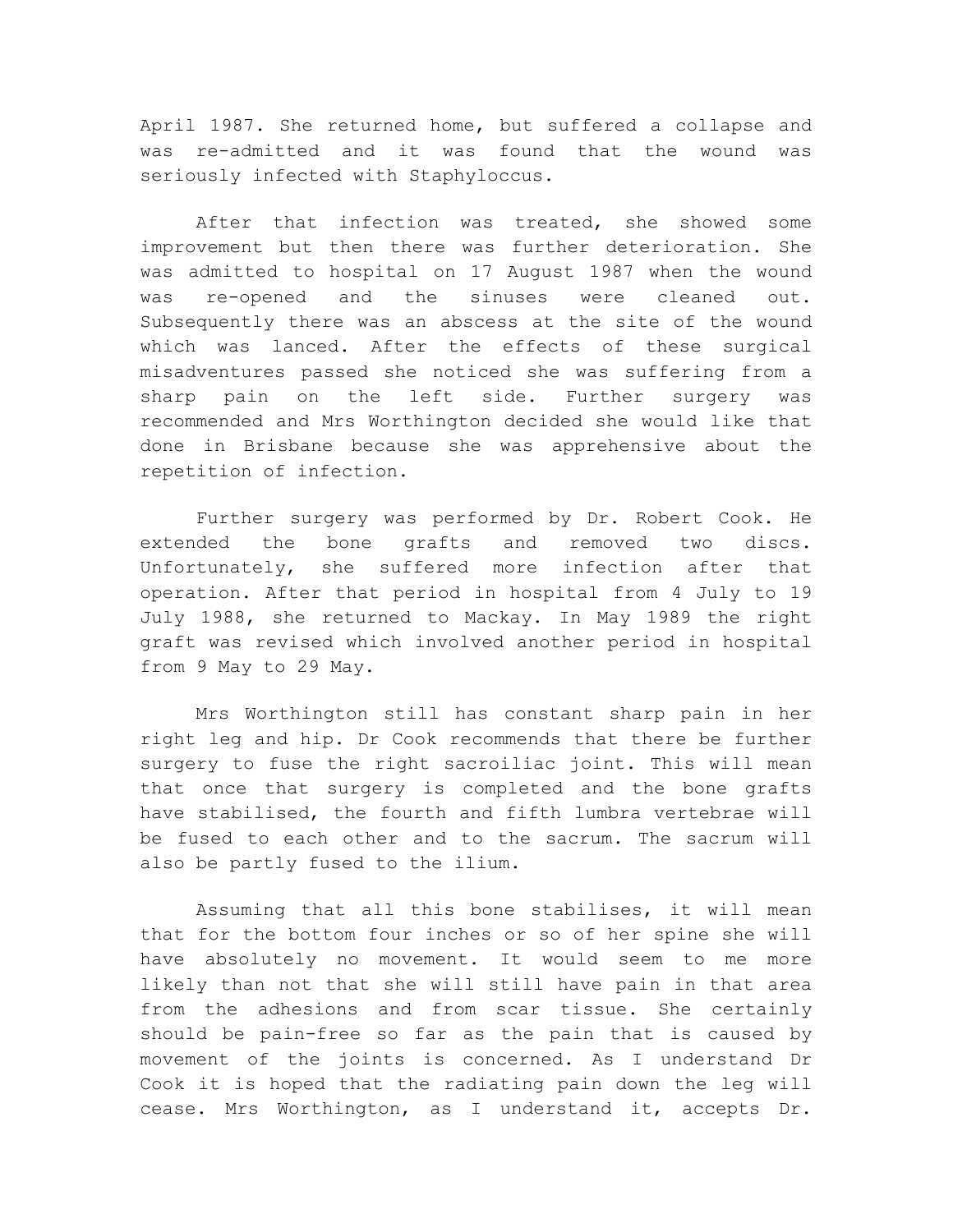Cook's advice and that operation should be undertaken at some stage in the reasonably near future.

Mrs Worthington then is a woman who will be 40 next month. Prior to 1 August 1985 she was an energetic, hardworking woman who was trying to re-establish herself in a second marriage. She was working hard but apparently enjoying a range of leisure activities with her husband who was also employed by the defendant at the Baker's Creek Meatworks. They played squash once a week. They regularly went fishing in a boat that her husband owned. From time to time they went camping with their children.

She also performed the usual domestic tasks without difficulty. Now she has been unable to play squash. Various suggestions were made by counsel to Dr. Cook about what Mrs. Worthington would be able to do once her bone fusion was completed, but I don't recall it being suggested she would be able to play squash. That would seem to me to be unlikely. She does not go boating or camping, and it would seem to me again with a stiff back and the anticipated difficulties with scarring and adhesion, those pursuits are most likely closed to her in the future. Effectively, the incident has meant that she has lost the capacity to work in heavy industry that she had; she has lost the companionship with others of the work place, and her domestic and family life has been grossly disrupted. Throughout all this she has had considerable pain and, as far as I can judge, she will have pain for the rest of her life in some degree or other.

Various claims for damages have been made and I shall deal with those one by one. First of all, the past economic loss has been calculated quite precisely by Taits. I am satisfied that this is a case where that figure ought to be taken virtually in toto. As I have said, there were strong economic pressures to keep Mrs Worthington at work on a regular basis, and her husband worked at the meatworks. Consequently, the precise economic calculations that have been made do indicate the extent of her past economic loss.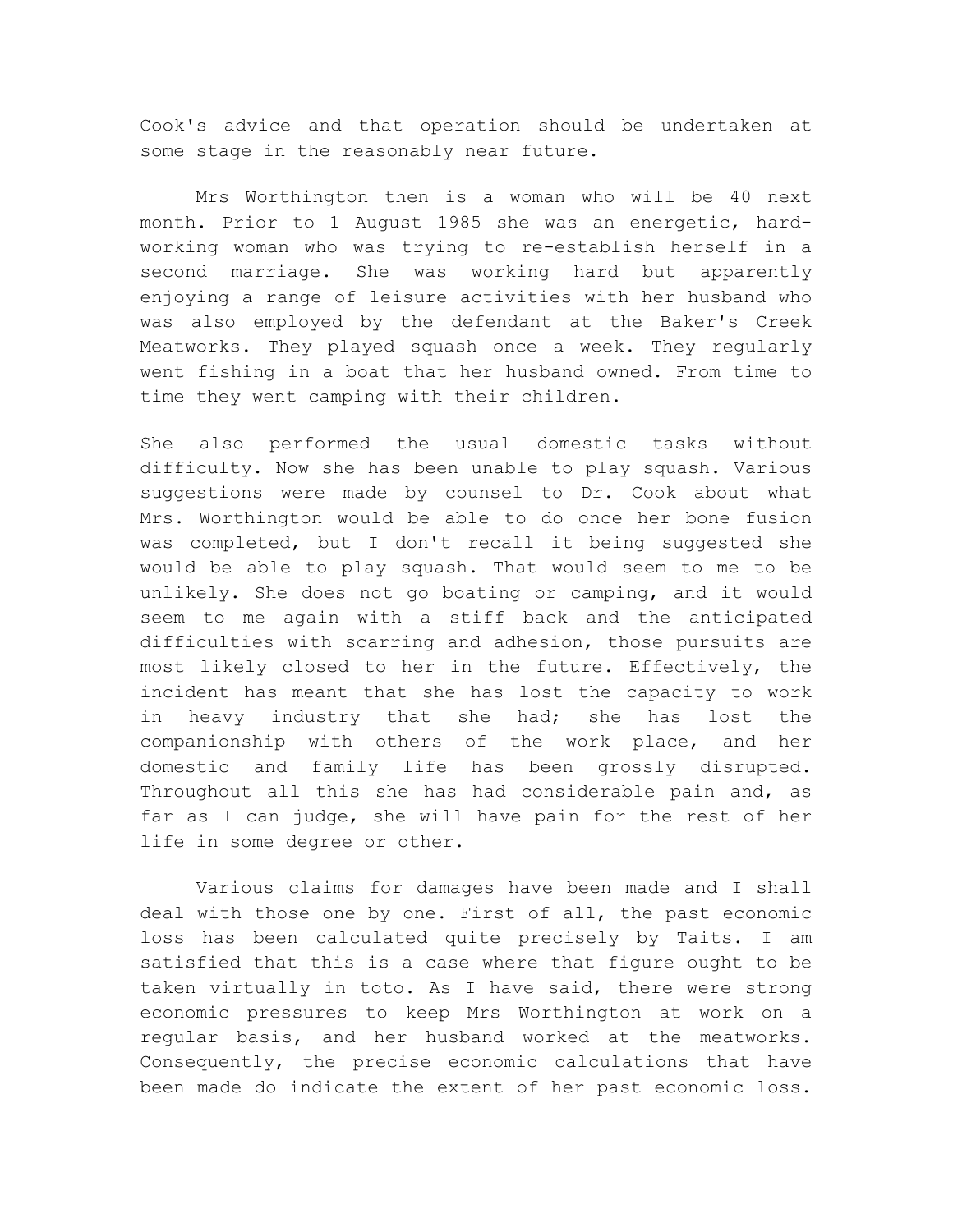The figure is \$57,752.36. She has received substantial payments from Workers' Compensation, so I will allow interest only in respect of the sum of \$7,000. I assess interest in the amount of \$1,900 and, rounding off those figures, I shall allow past economic loss including interest in the sum of \$59,650.

So far as her future economic loss is concerned, I accept Dr. Cook's opinion that, but for this incident, he would have expected her to be able to keep working until she was 60. However, during the latter five years of that time, he would expect there to be some increasing discomfort.

He thought that this would be offset to some extent by the fact that with seniority she should have been able to obtain light employment at the meatworks. As I have indicated, there were strong economic pressures on her. Her husband is still employed at the meatworks and in his evidence indicated that he did not see himself as having any other place in the work scene. Consequently, it seems to me to be more likely than not that Mrs Worthington would have continued in the meatworks. For the purpose of the calculation, I shall assume that she had a future working life of 15 years. This takes some account of the various contingencies in the light of Dr. Cook's evidence.

It has been urged that Mrs Worthington has some residual economic capacity and particularly after she has had her fifth operation she should be able to gain employment. It seems to me that for the purposes of calculation this has to be conceded. I do not pretend to suggest what kind of work is open to her but rather take this into account in the mathematical calculation. Her present wage at themeatworks would be \$330 per week net. Taking into account whatever residual capacity there is, I would assess the present weekly loss in the amount of \$250. I find a future loss of economic capacity in theamount of \$135,000.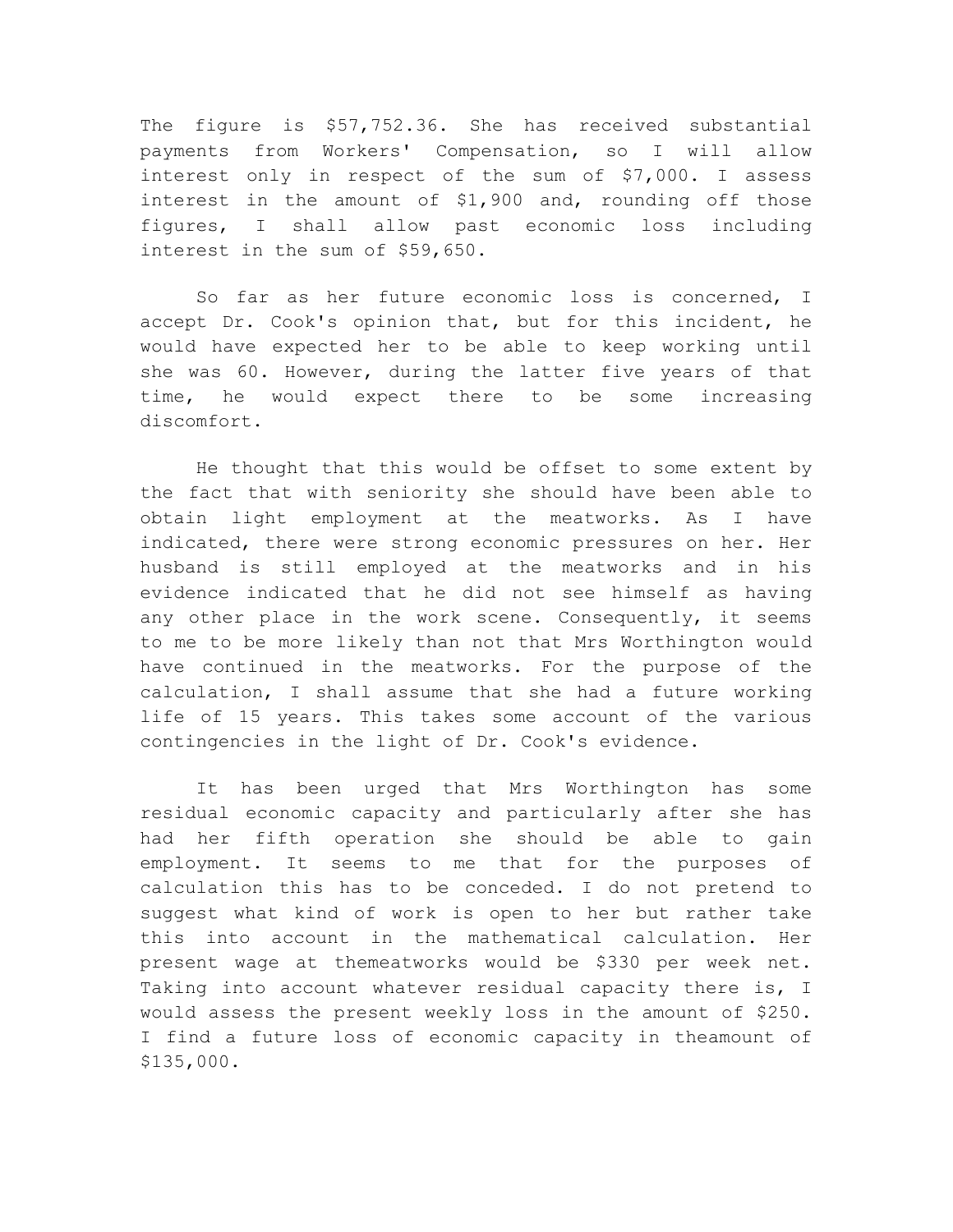Special damages are referred to in two documents, Exhibit 8, which is a letter from the Workers' Compensation Board, and Exhibit 2, which is the plaintiff's statement. These do not exactly coincide and I have assumed Exhibit 8 to be the correct figure. This shows that \$18,039.10 was paid by the Workers' Compensation Board for various items of special damage, and the amount of \$5,886.12 was deducted by way of taxation installments on the weekly payments of workers compensation. This produces a total of \$23,925.22. No part of that attracts interest.

In addition, various items of medical expense were paid from health insurance funds. These amount \$15,850.56, all of which is refundable. Consequently, these need to be allowed as items of special damage, but again there is no amount of interest on these items. The total of these various amounts is \$39,775.78 and I will allow that sum as special damages.

The future operation which Dr Cook advises will cost in all \$2,695. After each of the periods in hospital, Mrs Worthington has needed help from her mother, her husband and her family. I am satisfied that she has needed something like nursing care over a period of three months after each of these operations.

The situation goes well beyond the kind of help that would ordinarily be given within the family because of some of life's misfortunes.

Mrs. Worthington's post-operative history in each case has been seriously dogged by infection and she certainly needed that care at home. These matters are always extremely difficult to assess. The parties have agreed that an appropriate rate is \$7.00 per hour. It seems to me that for the four operations I should allow help over 50 weeks for a period of 15 hours a week. This produces on the \$7.00 an hour an amount of \$5,250. I will allow interest on that sum in the amount of \$1,400. That makes a total assessment in respect of services gratuitously rendered in the past and interest in the sum of \$6,650.